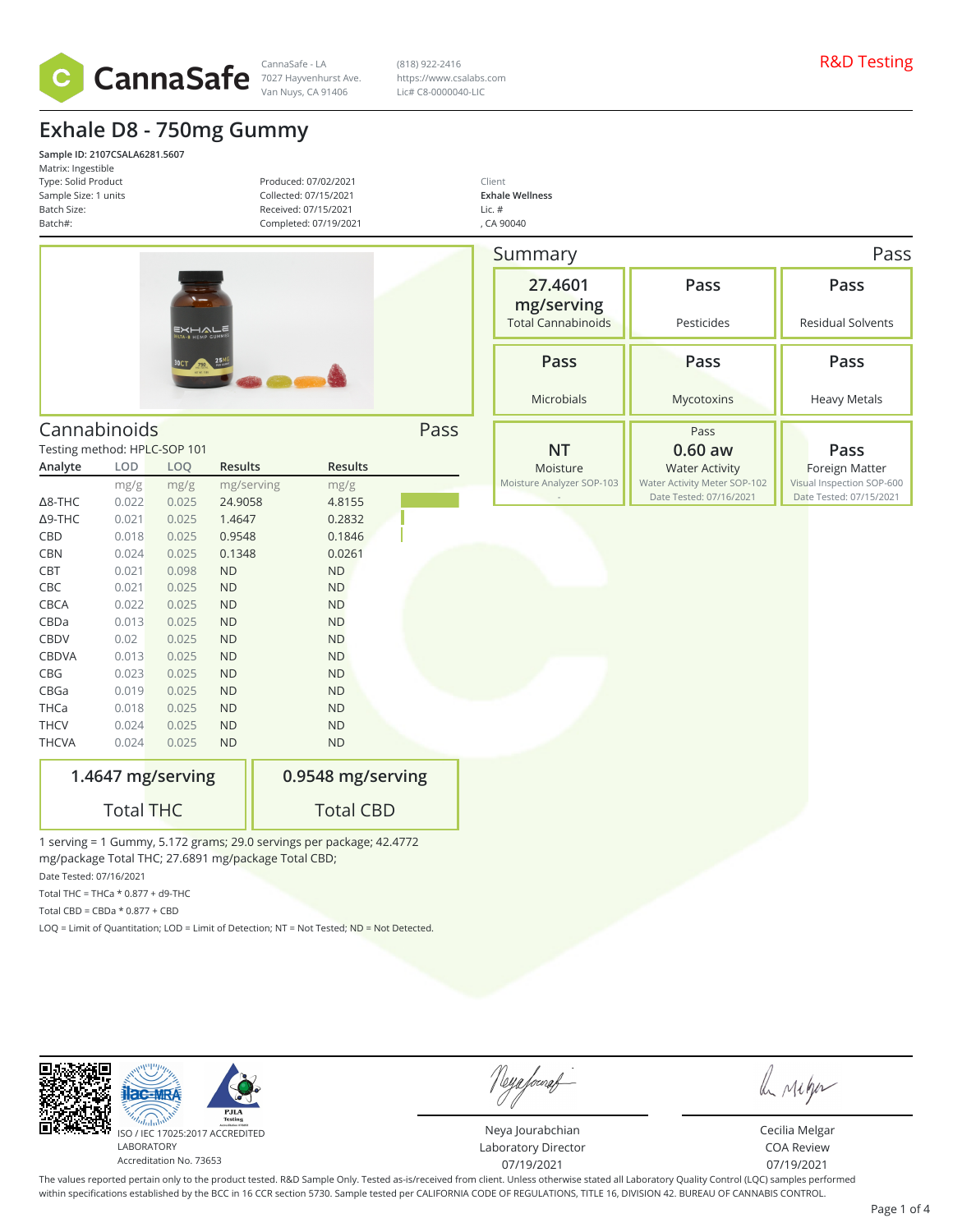

CannaSafe - LA R&D Testing 7027 Hayvenhurst Ave. (818) 922-2416 https://www.csalabs.com Lic# C8-0000040-LIC

# **Exhale D8 - 750mg Gummy**

| Sample ID: 2107CSALA6281.5607 |                       |                        |
|-------------------------------|-----------------------|------------------------|
| Matrix: Ingestible            |                       |                        |
| Type: Solid Product           | Produced: 07/02/2021  | Client                 |
| Sample Size: 1 units          | Collected: 07/15/2021 | <b>Exhale Wellness</b> |
| Batch Size:                   | Received: 07/15/2021  | Lic. $#$               |
| Batch#:                       | Completed: 07/19/2021 | . CA 90040             |
|                               |                       |                        |

## Pesticides Pass

Testing method: LCMS & GCMS-SOP 301 and 302

| Analyte             | LOD       | LOO       | Limit          | Results   | <b>Status</b> | Analyte                 | <b>LOD</b> | LOO        | Limit          | <b>Results</b> | <b>Status</b> |
|---------------------|-----------|-----------|----------------|-----------|---------------|-------------------------|------------|------------|----------------|----------------|---------------|
|                     | $\mu$ g/g | $\mu$ g/g | $\mu$ g/g      | $\mu$ g/g |               |                         | $\mu$ g/g  | $\mu$ g/g  | $\mu$ g/g      | $\mu$ g/g      |               |
| Abamectin           | 0.0174    | 0.0744    | 0.3            | <b>ND</b> | Pass          | Fludioxonil             | 0.0062     | 0.0967     | 30             | <b>ND</b>      | Pass          |
| Acephate            | 0.0099    | 0.0967    | 5              | <b>ND</b> | Pass          | Hexythiazox             | 0.0062     | 0.0967     | $\overline{2}$ | <b>ND</b>      | Pass          |
| Acequinocyl         | 0.0149    | 0.0967    | $\overline{4}$ | <b>ND</b> | Pass          | Imazalil *              | 0.005      | 0.0967     | 0.005          | <b>ND</b>      | Pass          |
| Acetamiprid         | 0.0025    | 0.0967    | 5              | <b>ND</b> | Pass          | Imidacloprid            | 0.0062     | 0.0967     | 3              | <b>ND</b>      | Pass          |
| Aldicarb *          | 0.0236    | 0.0967    | 0.0236         | <b>ND</b> | Pass          | Kresoxim Methyl         | 0.0062     | 0.0967     |                | <b>ND</b>      | Pass          |
| Azoxystrobin        | 0.005     | 0.0967    | 40             | <b>ND</b> | Pass          | Malathion               | 0.0074     | 0.0967     | 5              | <b>ND</b>      | Pass          |
| Bifenazate          | 0.0124    | 0.0967    | 5              | <b>ND</b> | Pass          | Metalaxyl               | 0.0062     | 0.0967     | 15             | <b>ND</b>      | Pass          |
| Bifenthrin          | 0.0161    | 0.0967    | 0.5            | <b>ND</b> | Pass          | Methiocarb *            | 0.0112     | 0.0967     | 0.0112         | <b>ND</b>      | Pass          |
| <b>Boscalid</b>     | 0.0074    | 0.0967    | 10             | <b>ND</b> | Pass          | Methomyl                | 0.0062     | 0.0967     | 0.1            | <b>ND</b>      | Pass          |
| Captan              | 0.0236    | 0.3875    | 5              | <b>ND</b> | Pass          | Methyl Parathion *      | 0.0174     | 0.0484     | 0.0174         | <b>ND</b>      | Pass          |
| Carbaryl            | 0.0062    | 0.0967    | 0.5            | <b>ND</b> | Pass          | Mevinphos *             | 0.026      | 0.0967     | 0.026          | <b>ND</b>      | Pass          |
| Carbofuran *        | 0.0062    | 0.0967    | 0.0062         | <b>ND</b> | Pass          | Myclobutanil            | 0.005      | 0.0967     | 9              | <b>ND</b>      | Pass          |
| Chlorantraniliprole | 0.0198    | 0.0967    | 40             | <b>ND</b> | Pass          | <b>Naled</b>            | 0.0087     | 0.0967     | 0.5            | <b>ND</b>      | Pass          |
| Chlordane *         | 0.0174    | 0.0967    | 0.0174         | <b>ND</b> | Pass          | Oxamyl                  | 0.0037     | 0.0967     | 0.2            | <b>ND</b>      | Pass          |
| Chlorfenapyr *      | 0.0112    | 0.0484    | 0.0112         | <b>ND</b> | Pass          | Paclobutrazol *         | 0.0062     | 0.0967     | 0.0062         | <b>ND</b>      | Pass          |
| Chlorpyrifos *      | 0.005     | 0.0967    | 0.005          | <b>ND</b> | Pass          | Pentachloronitrobenzene | 0.0186     | 0.0484     | 0.2            | <b>ND</b>      | Pass          |
| Clofentezine        | 0.0037    | 0.0967    | 0.5            | <b>ND</b> | Pass          | Permethrin              | 0.0149     | 0.0967     | 20             | <b>ND</b>      | Pass          |
| Coumaphos *         | 0.0037    | 0.0967    | 0.0037         | <b>ND</b> | Pass          | Phosmet                 | 0.0037     | 0.0967     | 0.2            | <b>ND</b>      | Pass          |
| Cyfluthrin          | 0.0211    | 0.0967    | 1              | <b>ND</b> | Pass          | Piperonyl Butoxide      | 0.0062     | 0.0967     | 8              | <b>ND</b>      | Pass          |
| Cypermethrin        | 0.0149    | 0.0967    |                | <b>ND</b> | Pass          | Prallethrin             | 0.005      | 0.0967     | 0.4            | <b>ND</b>      | Pass          |
| Daminozide *        | 0.0248    | 0.0967    | 0.0248         | <b>ND</b> | Pass          | Propiconazole           | 0.0062     | 0.0967     | 20             | <b>ND</b>      | Pass          |
| DDVP *              | 0.005     | 0.0967    | 0.005          | <b>ND</b> | Pass          | Propoxur *              | 0.0025     | 0.0967     | 0.0025         | <b>ND</b>      | Pass          |
| Diazinon            | 0.0025    | 0.0967    | 0.2            | <b>ND</b> | Pass          | Pyrethrins              | 0.0533     | 0.0831     | 1              | <b>ND</b>      | Pass          |
| Dimethoate *        | 0.0074    | 0.0967    | 0.0074         | <b>ND</b> | Pass          | Pyridaben               | 0.0062     | $0.0967$ 3 |                | <b>ND</b>      | Pass          |
| Dimethomorph        | 0.0161    | 0.0967    | 20             | <b>ND</b> | Pass          | Spinetoram              | 0.0037     | $0.0967$ 3 |                | <b>ND</b>      | Pass          |
| Ethoprophos *       | 0.0062    | 0.0967    | 0.0062         | <b>ND</b> | Pass          | Spinosad                | 0.0037     | 0.098      | 3              | <b>ND</b>      | Pass          |
| Etofenprox *        | 0.0074    | 0.0967    | 0.0074         | <b>ND</b> | Pass          | Spiromesifen            | 0.0074     | 0.0967     | 12             | <b>ND</b>      | Pass          |
| Etoxazole           | 0.0062    | 0.0967    | 1.5            | <b>ND</b> | Pass          | Spirotetramat           | 0.0062     | 0.0967     | 13             | <b>ND</b>      | Pass          |
| Fenhexamid          | 0.0186    | 0.0967    | 10             | <b>ND</b> | Pass          | Spiroxamine *           | 0.005      | 0.0967     | 0.005          | <b>ND</b>      | Pass          |
| Fenoxycarb *        | 0.0074    | 0.0967    | 0.0074         | <b>ND</b> | Pass          | Tebuconazole            | 0.0099     | 0.0967     | $\overline{2}$ | <b>ND</b>      | Pass          |
| Fenpyroximate       | 0.005     | 0.0967    | $\overline{2}$ | <b>ND</b> | Pass          | Thiacloprid *           | 0.0174     | 0.0967     | 0.0174         | <b>ND</b>      | Pass          |
| Fipronil *          | 0.0236    | 0.0967    | 0.0236         | <b>ND</b> | Pass          | Thiamethoxam            | 0.005      | 0.0967     | 4.5            | <b>ND</b>      | Pass          |
| Flonicamid          | 0.0087    | 0.0967    | $\overline{2}$ | <b>ND</b> | Pass          | Trifloxystrobin         | 0.0149     | 0.0967     | 30             | <b>ND</b>      | Pass          |

Date Tested: 07/16/2021

\* Denotes Category I pesticides, which fail when detected; LOQ = Limit of Quantitation; LOD = Limit of Detection; NT = Not Tested; ND = Not Detected.



Neya fourat

Neya Jourabchian Laboratory Director 07/19/2021

le rigor

Cecilia Melgar COA Review 07/19/2021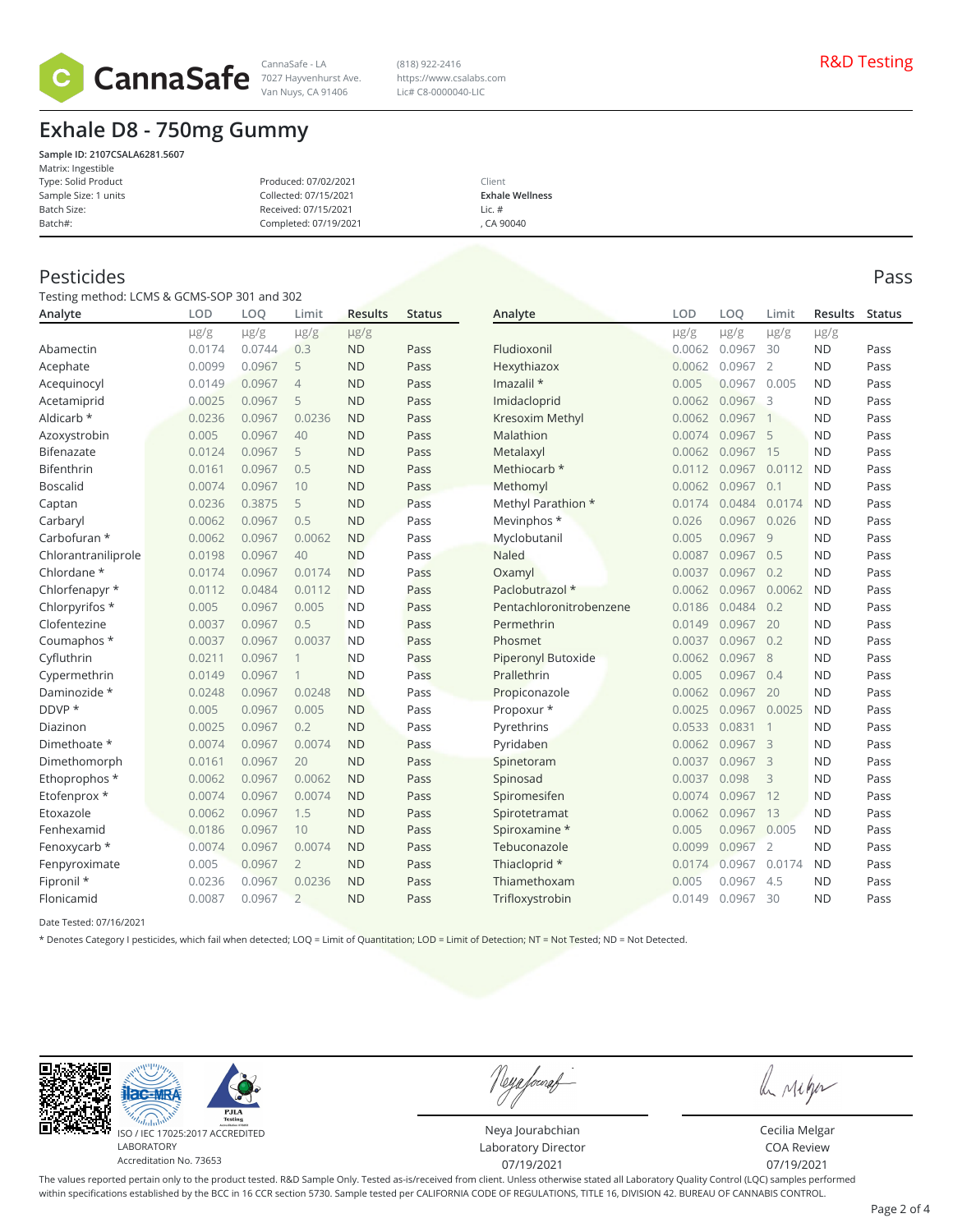

CannaSafe - LA R&D Testing 7027 Hayvenhurst Ave. (818) 922-2416 https://www.csalabs.com Lic# C8-0000040-LIC

# **Exhale D8 - 750mg Gummy**

| Sample ID: 2107CSALA6281.5607<br>Matrix: Ingestible |                       |                        |
|-----------------------------------------------------|-----------------------|------------------------|
| Type: Solid Product                                 | Produced: 07/02/2021  | Client                 |
| Sample Size: 1 units                                | Collected: 07/15/2021 | <b>Exhale Wellness</b> |
| Batch Size:                                         | Received: 07/15/2021  | Lic. #                 |
| Batch#:                                             | Completed: 07/19/2021 | . CA 90040             |

## Microbials Pass

| Testing method: PCR-SOP 401   |              |        |
|-------------------------------|--------------|--------|
| Analyte                       | Result       | Status |
| Salmonella                    | Not Detected | Pass   |
| Shiga toxin-producing E. Coli | Not Detected | Pass   |

Date Tested: 07/18/2021

LOQ = Limit of Quantitation; LOD = Limit of Detection; NT = Not Tested; ND = Not Detected.

### Mycotoxins Pass and the contract of the contract of the contract of the contract of the contract of the contract of the contract of the contract of the contract of the contract of the contract of the contract of the contra

Testing method: LCMS-SOP 301

| $\sim$<br>Analyte       | LOD        | LOQ     | Limit | <b>Results</b> | <b>Status</b> |  |
|-------------------------|------------|---------|-------|----------------|---------------|--|
|                         | $\mu$ g/kg | µg/kg   | µg/kg | $\mu$ g/kg     |               |  |
| Aflatoxin B1            | 1.2401     | 4.8363  |       | <b>ND</b>      | <b>Tested</b> |  |
| Aflatoxin B2            | 1.2401     | 5.0843  |       | <b>ND</b>      | <b>Tested</b> |  |
| Aflatoxin G1            | 1.2401     | 4.8363  |       | <b>ND</b>      | <b>Tested</b> |  |
| Aflatoxin G2            | 1.2401     | 4.8363  |       | <b>ND</b>      | <b>Tested</b> |  |
| <b>Total Aflatoxins</b> | 4.9603     | 19.5933 | 20    | <b>ND</b>      | Pass          |  |
| Ochratoxin A            | 4.9603     | 9.9206  | 20    | <b>ND</b>      | Pass          |  |
|                         |            |         |       |                |               |  |

Date Tested: 07/16/2021

LOQ = Limit of Quantitation; LOD = Limit of Detection; NT = Not Tested; ND = Not Detected.

### **Heavy Metals** Pass Pass **Pass**

#### Testing method: ICPMS-SOP 502

| <b>I COULT INTO THE INTERVAL AND INCOURT</b> |            |           |           |                |               |  |
|----------------------------------------------|------------|-----------|-----------|----------------|---------------|--|
| Analyte                                      | <b>LOD</b> | LOO       | Limit     | <b>Results</b> | <b>Status</b> |  |
|                                              | $\mu$ g/g  | $\mu$ g/g | $\mu$ g/g | $\mu$ g/g      |               |  |
| Arsenic                                      | 0.005      | 0.0496    |           | <b>ND</b>      | Pass          |  |
| Cadmium                                      | 0.003      | 0.0496    | 0.5       | <b>ND</b>      | Pass          |  |
| Lead                                         | 0.0099     | 0.0496    | 0.5       | $<$ LOQ        | Pass          |  |
| Mercury                                      | 0.002      | 0.0496    |           | $<$ LOQ        | Pass          |  |
|                                              |            |           |           |                |               |  |

Date Tested: 07/19/2021

LOQ = Limit of Quantitation; LOD = Limit of Detection; NT = Not Tested; ND = Not Detected.



Neya fourat

Neya Jourabchian Laboratory Director 07/19/2021

le nigo

Cecilia Melgar COA Review 07/19/2021